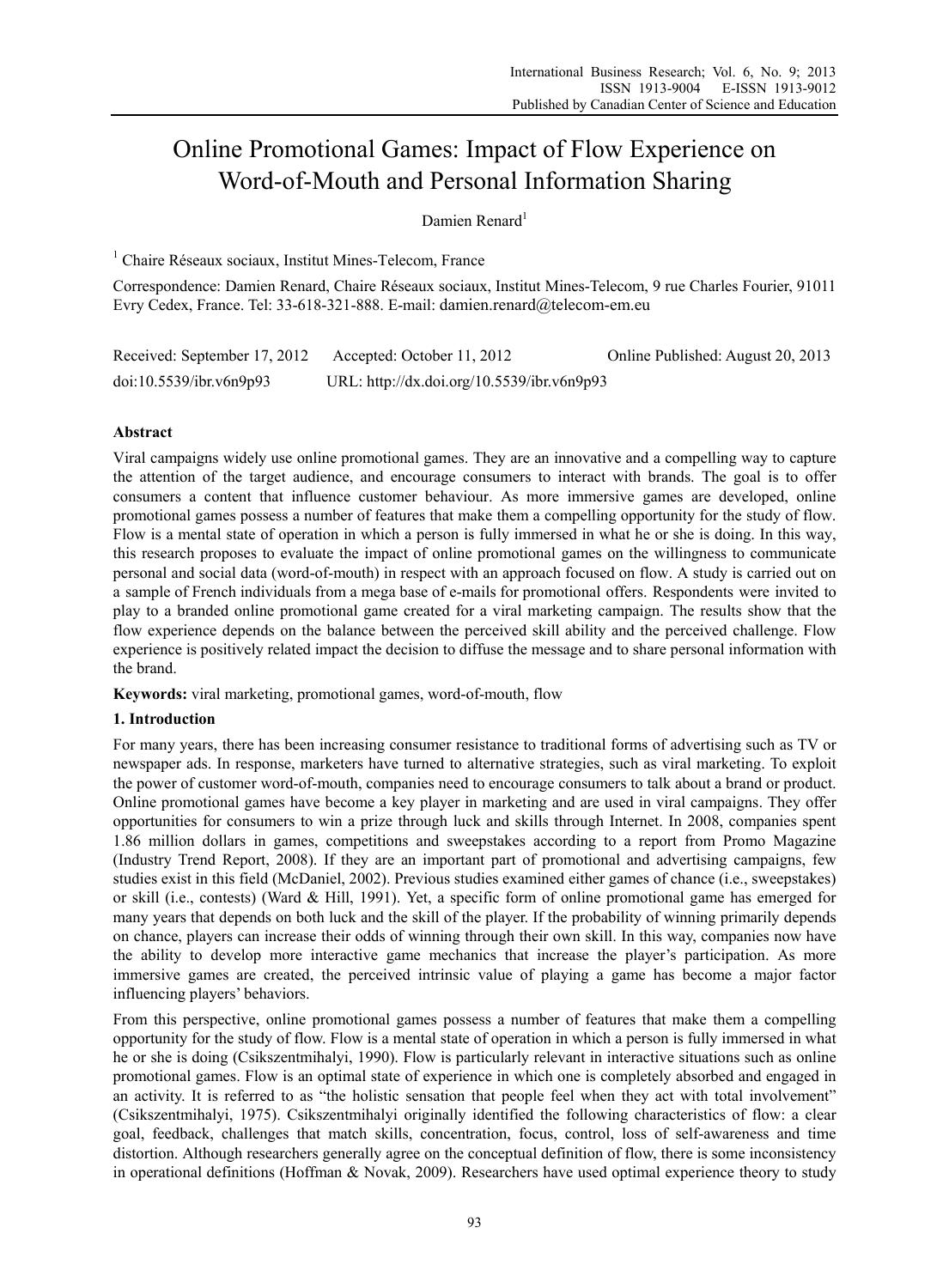activities ranging from sports, games, music, hobbies, and human-computer interactions (Csikszentmihalyi, 1975; Csikszentmihalyi & LeFevre, 1989; Ghani, 1991; Ghani & Deshpande, 1994; Mannel et al., 1988; Trevino & Webster, 1992). The concept of flow is a natural measure for play-related experiences in game and has also been examined in online games (Chou & Ting, 2003; Hsu & Lu 2003; Rau et al., 2006; Wan & Chiou, 2006; Gureau, 2008).

In this context, we focus on the link between the flow experience and the willingness to communicate personal and social data online during the participation to an online promotional game. Social data refer to all the information that player transmit to the company about their friends (e.g., email address). Exploiting their social network, marketers have the opportunities to reach prospective customers. Personal data include all the personal information that player transmit to the company during the game (e.g., name and surname, address, telephone number, identification number). Thus, this research proposes to evaluate the impact of the participation in an online promotional game on word-of-mouth and information sharing in respect with an approach focused on flow. The first part of the study describes the conceptual framework. The second part outlines the methodology, and the third part presents results and a discussion.

#### **2. Literature Review and Research Hypotheses**

#### *2.1 Online Promotional Games and the Flow Experience*

Technological opportunities enable to develop more interactive social platform connecting people with their friends via word of mouth. Online promotional games are an innovative and a compelling way to capture the attention of the target audience, and encourage repeated interactions with brands. Websites are designed to create virtual experiences through the development of immersive technologies, providing opportunities to develop immersive game mechanics that increase players' participation. Participation in an online promotional game can also be viewed as form of consumption, combining active or passive participation by the individual with a connection to the environment characterized by a state of absorption. Research suggests that the psychological experience of gaming is the same than the flow experience as outlined by Csikszentmihalyi (Weibel et al., 2008).

A primary dimension of flow is the feeling of personal control over the situation or activity. People tend to feel and behave in more positive manner when they perceive more control over their environment (Csikszentmihalyi, 1990; Ghani & Deshpande, 1994). The experience of flow is a positive, highly enjoyable state of consciousness that occurs when our perceived skills match the perceived challenges. To generate a challenging experience, online promotional games require skill to succeed in these games. For instance, players increase their probability of winning if they guess (or solve by logic) the answer to a puzzle posed by the game. Therefore, players feel that the game is a genuine challenge and desire success. In this study, we focus on the effect of the balance between the perceived skill ability and the perceived challenge on the flow experience:

*H1: When the perceived challenge and perceived skill ability are high, the effects of participation on the flow experience will be higher than when the perceived challenge and perceived skill ability are low.* 

*H2: When the perceived challenge and perceived skill ability are high, the effects of participation on the flow experience will be higher than when the perceived challenge is low and the perceived skill ability is high.* 

*H3: When the perceived challenge and perceived skill ability are high, the effects of participation on the flow experience will be higher than when the perceived challenge is high and the perceived skill ability is low.* 

#### *2.2 The Flow Experience and the Word-of-Mouth*

With the growth and evolution of the Internet, word-of-mouth has become an important phenomenon, and marketers have tried to exploit it using online promotional games in viral marketing campaigns. Through email referrals and online user forums, consumers share information far more easily than ever before (De Bruyn & Lilien, 2008). The most common version of intentional viral marketing campaigns occurs when consumers willingly become promoters of a product or service and spread the word to their friends. The goal of viral marketing is to use consumer-to-consumer communications as opposed to company-to-consumer communications (Krishnamurthy, 2001). Helm (2000) describes viral marketing as "a communication and distribution concept that relies on customers to transmit digital products via electronic mail to other potential customers in their social sphere and to animate these contacts in order to transmit the products". Previous researches on viral marketing identify the characteristics of viral message that may be sent by the receiver (Phelps et al., 2004; Dobele et al., 2005; Chiu et al., 2007). Recently, Huang et al. (2012) in their study of behavior retransmission video showed the intention to transfer is only created when the video content is quite interesting. In this research, we concentrate on the gaming experience and we consider the flow experience as a major factor to explain why players proactively spread the word about the branded game they have experienced: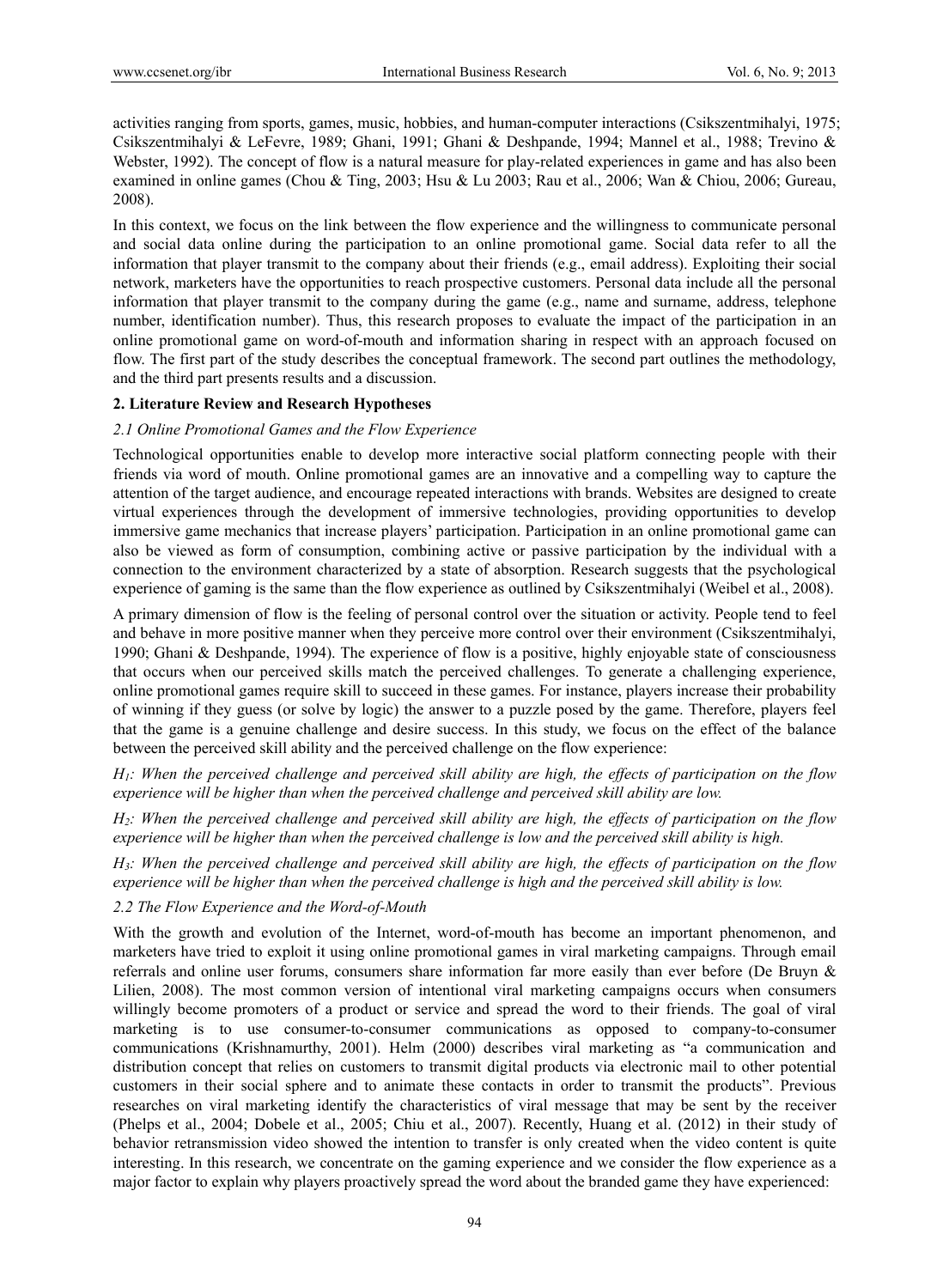# *H4: The flow experience has a positive effect of word-of-mouth.*

#### *2.3 The Flow Experience and Personal Information Sharing*

Customer information is a major source of value for companies. If marketers use online promotional game to exploits social networks by encouraging consumers to share messages with their friends, another objective of viral marketing campaign is to collect personal data. The consumer's decision to respond to a request for personal information is an important issue. Ward, Bridges and Chitty (2005) suggested that the context in which information is required could influence the consumer's answer toward the request. Previous researches have demonstrated that that a reward in exchange for participation in the survey can enhance cooperation. In this way, the value inherent to playing can explain the decision to share personal information. Consumers are likely to take the decision to provide their personal data (or not) if they perceived a great value in exchange. In this research, we consider the flow experience as a major factor to explain why players proactively share personal information during the game they have experienced.

*H5: The Flow experience has a positive effect on personal information sharing.* 



Figure 1. Conceptual framework

#### **3. Methodology**

#### *3.1 Design and Stimulus*

In this study, we analyzed the effects the impact of gaming experience on the willingness to communicate personal and social data (word-of-mouth) in respect with an approach focused on flow. To collect data, we have used a sample of individuals from a mega base of e-mails for promotional offers managed by a company engaging in marketing activities or advertising campaigns.

The online social game chosen for the study was a branded social game created for a marketing campaign in February 2012 for an important media group: after filling out an entry form, the participants were invited to play a branded social game. If they were successful in the micro-games, they could participate in the lottery for the best prize. The game invited the participants to answer questions about various topics. The game consisted in five steps that the players had to follow. At each step, they had to answer a quiz. If they answered correctly, they would win a certain number of points (20 points per questions). If they got enough points (80 points), they were eligible to participate in the lottery for the best prize. If they shared the game or transmit personal information, they could get additional points. The game was played over the course of a few minutes. After the gaming experience, the participants completed a self-administrated questionnaire.

The final sample was composed of 175 persons playing to the branded social game. 56% were female, and 44% were male (gender). The average age of respondents was 45 (age). 30% of respondents purchased at least one brand product over the last 12 months (brand customer).

#### *3.2 Measures*

*Independent variables*: Perceived challenge (cronbach's alpha = 0.89) was measured using a seven-point, three-item scale based on the existing scale of Mattwick and Rigdon (2004). The items were adapted to fit the context of the present study ("*Playing this game challenges me*", "*Playing this game pushed me to perform to the best of my ability*" and "*Playing this game provides a good test of my skills*"). Perceived skill ability (cronbach's  $alpha = 0.86$ ) was measured using a seven-point, three-item scale based on the existing scale of Mattwick and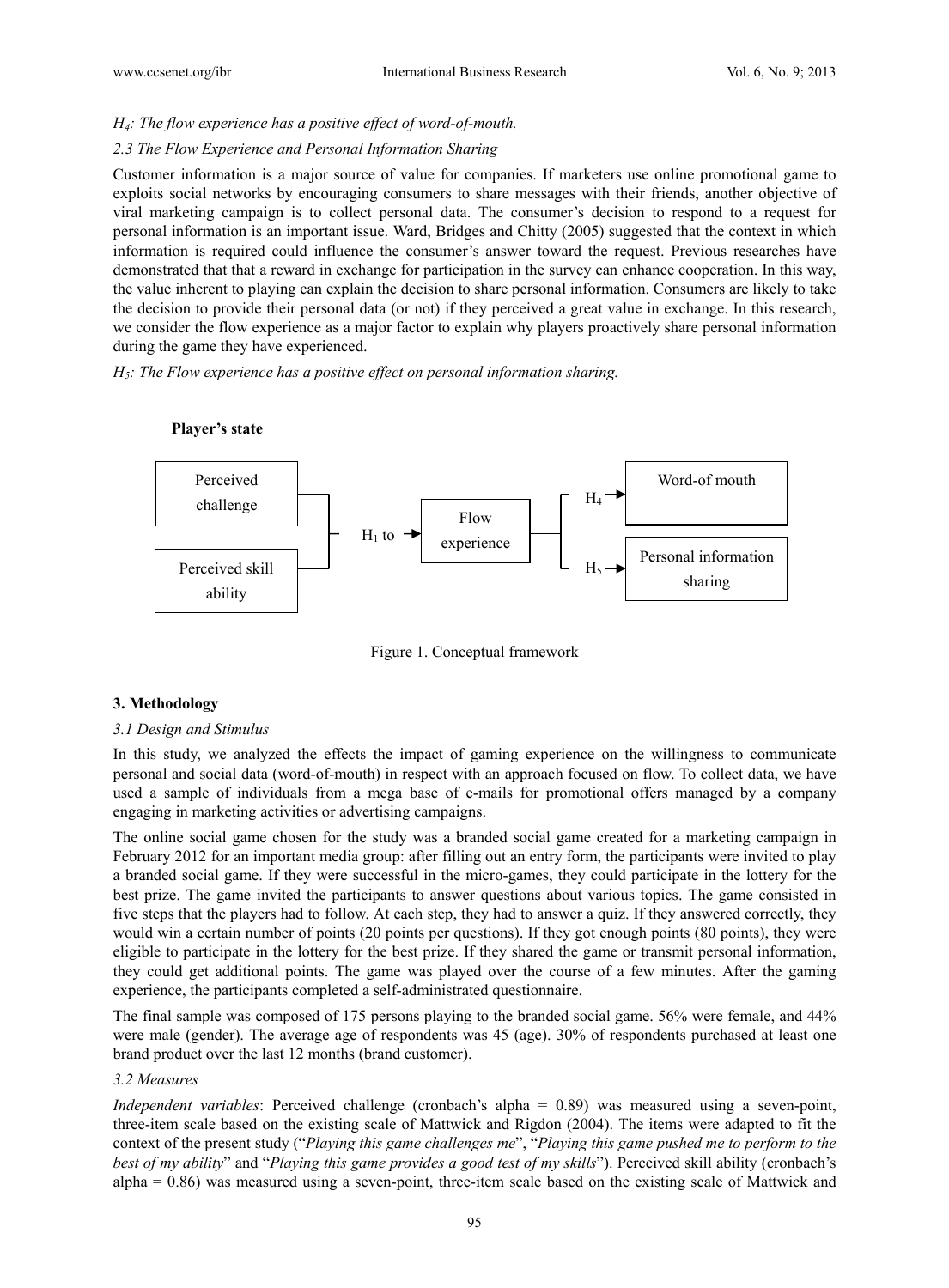Rigdon (2004). The items were adapted to fit the context of the present study (*"I am extremely skilled at this game", "I consider myself better at this type of game than most people" and "I have the ability to meet the challenges of this type of game"*). The concept of flow is difficult to operationalize. Thus we have chosen to rely on approach of Ghani and Desphande (1994). The two key characteristics of flow (cronbach's alpha = 0.87) are concentration in the activity and enjoyment derived from the activity. Enjoyment was measured using a seven-point, seven-item scale based on the existing scale of Ghani et al. (1994) (*"Interesting/Uninteresting", "Fun/Not fun", "Exciting/Not exciting", "Enjoyable/Not enjoyable"*). Concentration was measured using a seven-point, seven-item scale based on the existing scale of Mattwick et al. (2004). The items were adapted to fit the context of the present study *("I was intensely absorbed when I played", "I fully concentrated when I played" and "my attention was focused when I played"*).

*Dependant variables*: Word-of-mouth was a behavioral measure: during the game, players had the opportunity to earn points by inviting their friends to play. We transformed the measurement in a binary variable: (1): players e-mailed their friends and colleagues; (0): players didn't e-mail their friends and colleagues. Personal information sharing was a behavioral measure: during the game, participants had the opportunity to earn extra points by answering questions about them. We transformed the measurement in a binary variable: (1): players shared personal information; (0): players didn't share personal information.

*Covariates*: brand attitude (cronbach's alpha = 0.95) was measured using a seven-point, three-item scale (e.g.,*"I like this brand"*) based on the existing scale of Didellon (1997). To measure the implication level (cronbach's alpha = 0.87), we used a seven-point, three-item scale based on the existing scale of Strazzieri (1994) (e.g., "*I particularly like to speak about these products*").

## **4. Results**

## *4.1 Cluster Analysis*

Cluster analysis procedures were used to classify the respondents into four states according to the variation in their perceived skill ability and perceived challenge. ANOVA results indicate perceived skill ability ( $F = 169.73$ ,  $p = 0.00$ ), perceived challenge (F = 142.64, p = 0.00), were highly significant contributors to the cluster solution. The final cluster centers are reported in table 1:

|                         |      |      |      | 4    |  |  |
|-------------------------|------|------|------|------|--|--|
| Perceived skill ability | 4.47 | 1.58 | 2.52 | 4.13 |  |  |
| Perceived challenge     | 4.87 | 1.64 | 3.71 | 1.71 |  |  |
| $N=$                    | 30   | 58   | 47   | 40   |  |  |

Table 1. Cluster-State of player

Perceived skill ability and perceived challenge are elevated in the first category (1). This contrasts with the second category (2) where participants reported levels of perceived skill ability and perceived challenge at the low point. In the third category (3), perceived challenge is elevated but the level of belief in his ability to succeed the game is at the low point. It contrasts with the last category (4) where participants report a high level of perceived challenge but a level of perceived skill ability at the low point.

#### *4.2 Impact of Player's State on the Flow Experience*

An ANOVA were used to test the effect of the state of player on the flow experience. Socio-demographics characteristics including sex, age and purchase rate, were used as covariates. Player's state has an impact on the flow experience  $(F_{(1,174)} = 27,42; p = 0,00)$ .

To understand how the flow experience differs depending on the status of the player, post-hoc comparisons of means were conducted. When the perceived challenge and the perceived skill ability are high, the flow experience is significantly higher than when the perceived level of challenge is low and the perceived skill ability is high ( $p = 0.00$ ,  $d = 1.92$ ) or when the perceived challenge is high and the perceived skill ability is low  $(p = 0.00, d = 0.93)$  or when the perceived challenge and the perceived skill ability are low (2)  $(p = 0.00, d = 0.00)$ 2.01). Finally, the flow experience depends on the level of perceived skill ability and perceived challenge. **H<sub>1</sub> H2 and H3 are supported.**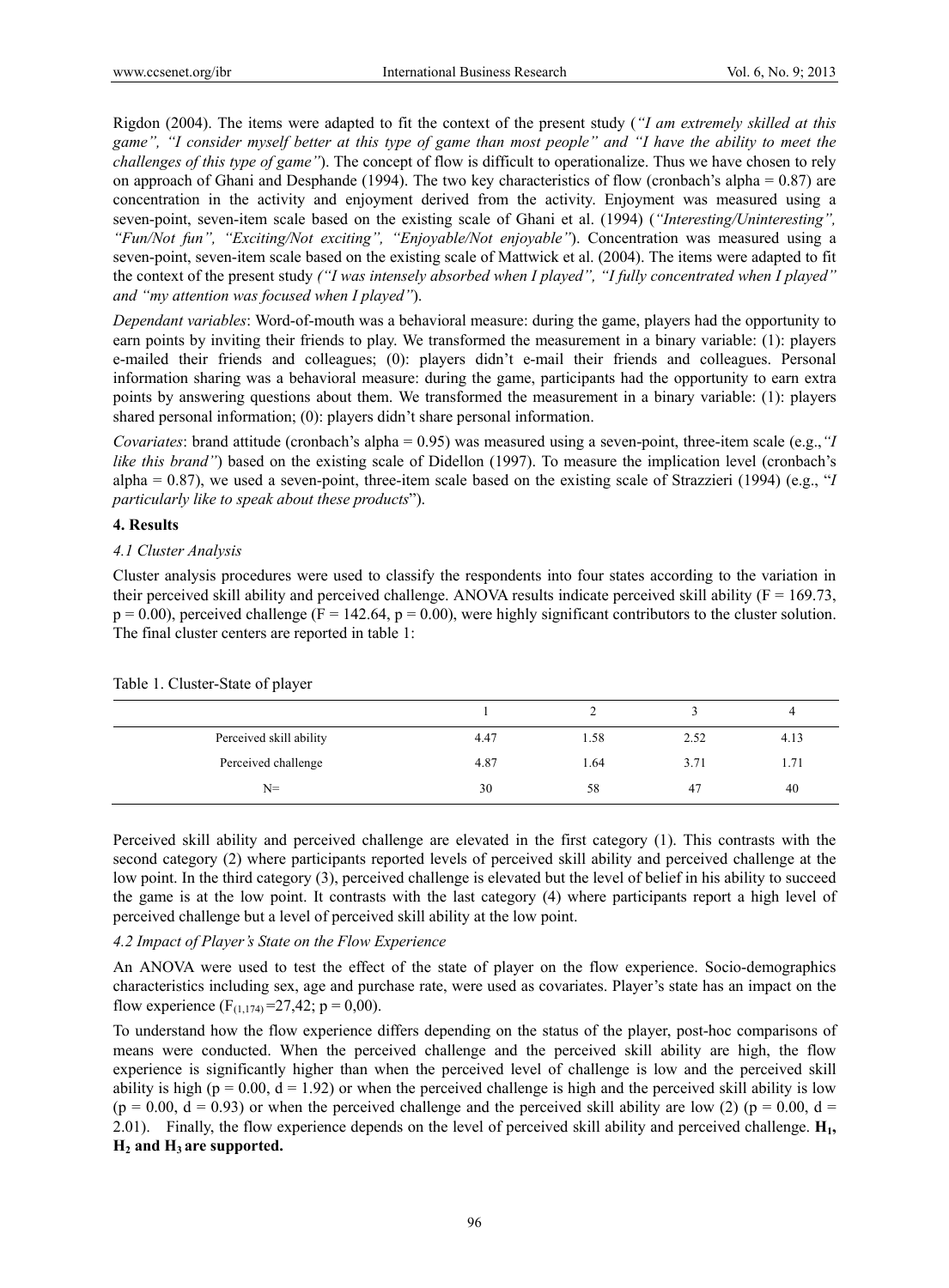| Dependent variable  | Player's state (I) | Player's state (J) | $(I-J)$ | $S.E$ | Sig. |
|---------------------|--------------------|--------------------|---------|-------|------|
|                     | (1)                | (2)                | 2,01    | 0,24  | 0.00 |
|                     |                    | (3)                | 0,93    | 0,25  | 0.00 |
| The flow experience |                    | (4)                | 1,92    | 0,26  | 0.00 |
|                     | (2)                | (1)                | $-2,01$ | 0,24  | 0.00 |
|                     |                    | (3)                | $-1,03$ | 0,21  | 0.00 |
|                     |                    | (4)                | $-0,09$ | 0,22  | 0.00 |
|                     | (3)                | (1)                | $-0,98$ | 0,25  | 0.00 |
|                     |                    | (2)                | 1,03    | 0,21  | 0.00 |
|                     |                    | (3)                | 0,94    | 0,23  | 0.00 |
|                     | (4)                | (1)                | $-1,92$ | 0,26  | 0.00 |
|                     |                    | (2)                | 0,09    | 0,22  | 0.00 |
|                     |                    | (3)                | $-0,94$ | 0,23  | 0.00 |

#### Table 2. Pairwise comparisons

#### *4.3 The Flow Experience and Word-of-Mouth*

The logistic regression models the relationship between a set of independent variables and a dichotomous dependent variable. The chi-square test was significant ( $\chi^2 = 21.78$  p = 0.00). The value of the Cox and Snell R<sup>2</sup> and the Nagelkerke  $R^2$  showed that the independent variables explain the dependent variable: these values are 11.6% and 17.8%, respectively (Table 3). The results show that the flow experience has a significant effect on word-of-mouth  $(\beta = 0.51, p = 0.00)$ . Covariates exert no direct effect. As expected, a player fully immersed in the online promotional game will generate more word-of-mouth than a player not immersed. **H4 is accepted.** 

# *4.4 The Flow Experience and Personal Information Sharing*

The chi-square test was significant ( $x^2 = 14.34$ ,  $p = 0.00$ ). The value of the Cox and Snell R<sup>2</sup> and the Nagelkerke  $R<sup>2</sup>$  showed that the independent variables explain the dependent variable: these values are 7.91% and 10.6%, respectively (Table 3). The results thus show that the flow experience has a significant effect on personal information sharing (β = 0.45, p = 0.00). Covariates exert no direct effect. As expected, a player fully immersed in the online promotional game will transmit more personal information than a player not immersed.  $H_5$  is **accepted.**

#### Table 3. Impact of the flow experience on word-of-mouth and personal information sharing

|                       | Personal information sharing |      | Word-of-mouth |      |
|-----------------------|------------------------------|------|---------------|------|
|                       | β                            | p    | β             | P    |
| Constant              | $-1.06$                      | 0.24 | $-5.09$       | 0.00 |
| Flow experience       | 0.45                         | 0.00 | 0.51          | 0.01 |
| <b>Brand Attitude</b> | $-0.06$                      | 0.57 | 0.23          | 0.08 |
| Implication           | 0.03                         | 0.73 | 0.21          | 0.12 |
| Sex                   | 0.12                         | 0.71 | 0.78          | 0.84 |
| Age                   | 0.00                         | 0.95 | 0.00          | 0.80 |
| Brand customer        | 0.41                         | 0.30 | 0.19          | 0.68 |

# **5. Conclusion**

Games such as sweepstakes and contests have long played an important role in promotional and advertising campaigns. Although previous studies have primarily investigated the decision to participate, which is linked to the attractiveness of the odds and the perceived probability of winning, it is also necessary to explore the value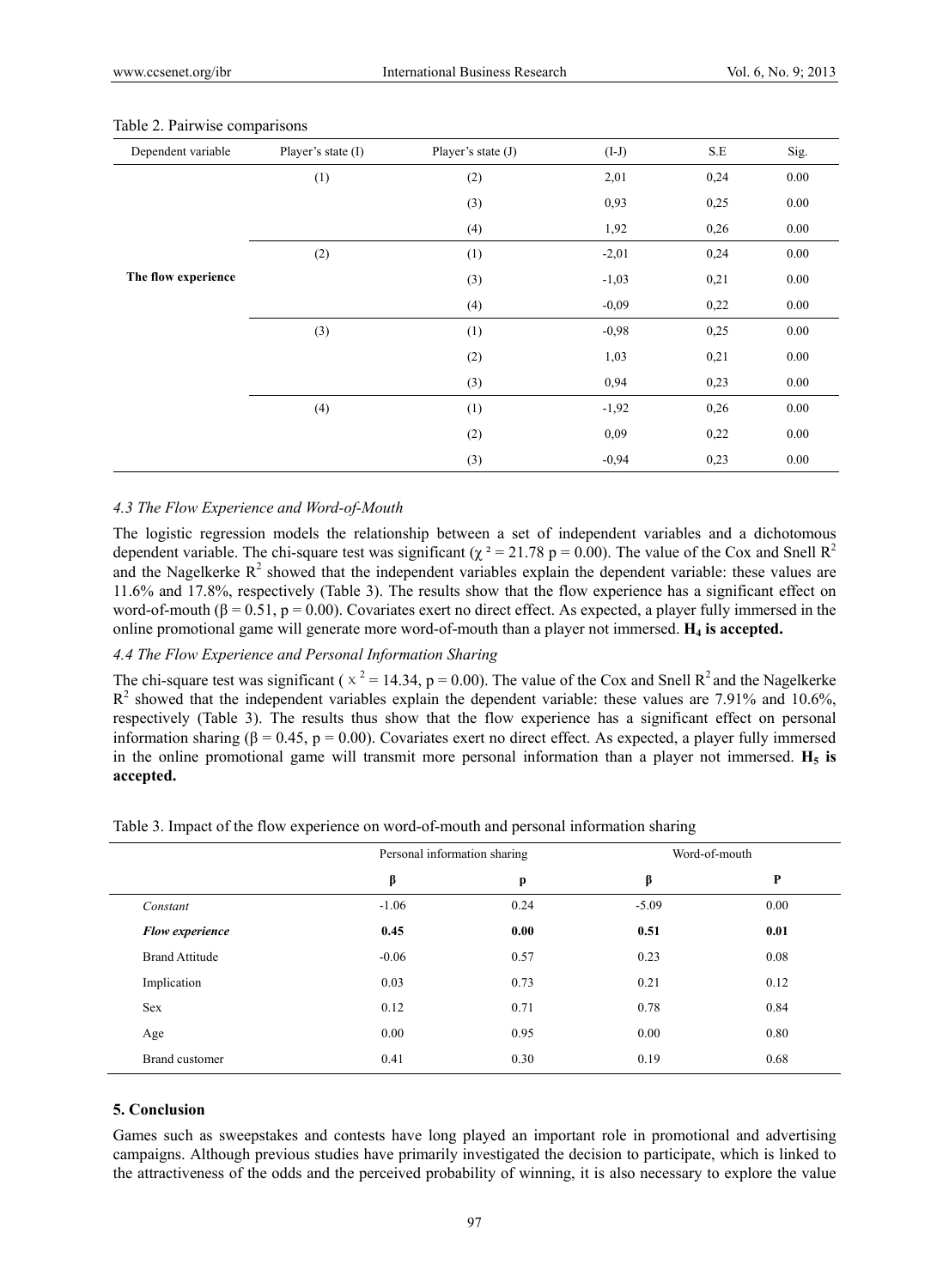inherent to playing. By playing a promotional game, players are provided a virtual experience with the brand. Participating in a brand game engages the consumer with the brand through interactive, entertaining media content. In this study, the flow experience during online promotional games was studied. The main purpose of this research was to know why consumers had an optimal experience while playing an online promotional game, and how the consequences of this experience could impact word-of-mouth and information sharing.

One of the main contributions is the use of the theory of flow experience to explain in what extend the game experience can impact player's behaviours. Today, online promotional games allow consumers to engage in the same experience while including the player in the game mechanics. Flow only occurs when the balance between challenges and skills exceeds the typical level of daily experience. Online promotional games that require skill provide a greater challenge than a traditional sweepstakes; therefore, during the activity, players have the feeling of encountering a real challenge that is associated with a certain skill level. Finally, the results show that the balance between perceived challenge and perceived skill ability affect the flow experience. Every flow activity provides a sense of discovery, a creative feeling of transporting the person into a new reality, which is a familiar concept for game players. We have also demonstrated that the level of flow experience can impact real behaviors in the context of an online promotional game. The results show that when the value of gaming experience increases, it is likely that the willingness to communicate personal data also increases. We note a similar result concerning the decision to recommend the game. This research has established the role of flow in predicting sharing behaviors.

From a methodological point of view, adapting the flow theory in the context of branded social game is an important contribution. If the flow experience has already been tested in the environment mediated by computer, this research examines the flow experience in the context of online promotional game. We have demonstrated that flow is a useful and practical tool to understand users' experience while playing a promotional game. From a conceptual point of view, we have decided to measure flow experience using two key characteristics (concentration and enjoyment), and we considered perceived challenge and perceived skill ability to be antecedents of flow. Ghani and Desphande (1994) have considered these variables to be predictors of flow experience, but other researchers have described flow as a multidimensional construct (Trevino & Webster, 1992; Huang, 2003). Researchers interested in this question should investigate the dimension of the flow experience.

Our results also have important practical implications for companies. From a managerial point of view, these results outline the importance for advertisers to use online promotional games in their marketing campaigns. To encourage viral spread, companies attempt to create captivating and compelling games. On social media, the main issue is to capture consumer's attention on social network. Companies have started to rethink their relationships with consumers and have adapted to the new online world. In this virtual world of social networks, entertainment is a key element. To encourage viral spread, companies attempt to create captivating and compelling games. Play is a part of the human experience and is present in all cultures. Online promotional games should no longer be considered a promotional tool, but as entertaining and enjoyable content. In this way, the perceived intrinsic value of playing a game has become a major factor influencing players' decisions

A second managerial implication is the importance to develop online promotional games offering a good balance between the perceived challenges of the task and his or her own perceived skills. To generate a flow experience, online promotional games should create game mechanics with a higher perceived control. Indeed, when challenge and skill are balanced and elevated above some critical threshold, the flow experience increases. It means that marketers should develop game's mechanics with an optimal level of challenge.

Moreover, we demonstrate that the request for collect personal and social data will be less perceived as an invasion of privacy when players are plunged into a flow state. The theory of optimal experience, developed by Csikszentmihalyi describes a mental state in which the attention is highly concentrated on a specific process. To encourage users to transmit personal data, companies need to involve consumers. Finally, by linking flow theory to online promotional games, this study illustrates the practical relevance of flow theory in improving our understanding of the online experience. Marketers should develop more interactive experience to collect data.

#### **6. Limitations and Futures Researches**

Before discussing directions for future research, it is important to consider the limitations of the study. First, we investigated a specific kind of game: online promotional games. We have investigated a specific kind of online branded games. In our study, players' objectives were to participate in a quiz in order to win a prize. This form of social games are less complex than others forms. Future researches should replicate the same experiment using other forms of game mechanics, such as contests. Second, this study examined online promotional games using only a single brand. Given the fact that we used real brand games, it was difficult to perform an experiment with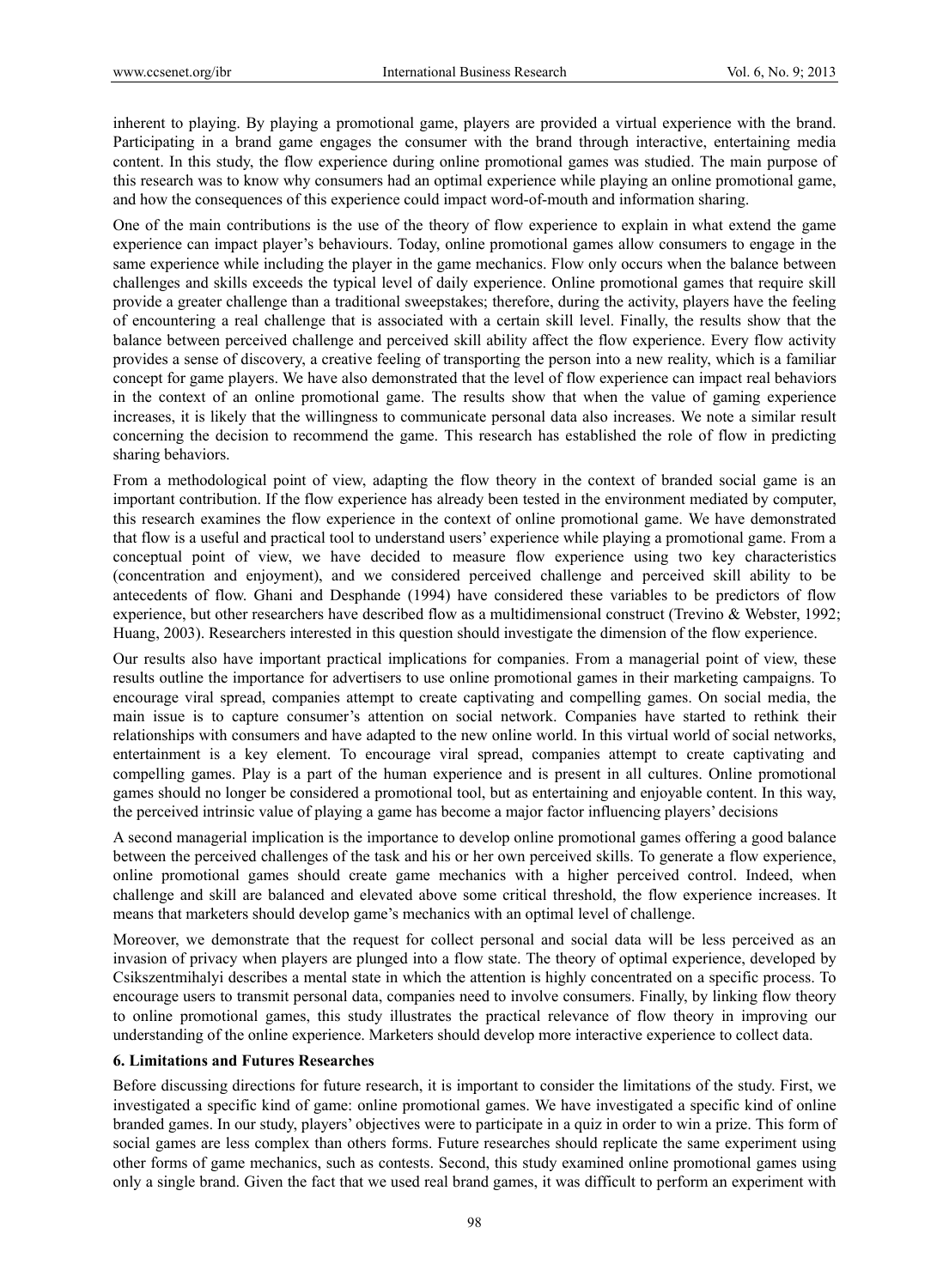many promotional games for many brands. Finally, we suggest that future studies examine the effect of promotional games by analyzing other game mechanics or other brands. Third, the question of privacy concerns should be studied. Indeed, we focused on the value of playing. In the context of a viral campaign, the programs require the collection of data, especially personal data. Today, many consumers are more and more concerned when a company request their personal data. It would be interesting to study in what extend a higher privacy concerns can impact the flow experience. Futures researches should integrate this dimension in their model.

#### **Reference**

- Chen, H., Wigand, R. T., & Nilan, M. S. (1999). Optimal experience of Web activities. *Computers in Human Behavior*, *15*, 585–608. http://dx.doi.org/10.1016/S0747-5632(99)00038-2
- Chiu, H. C., Hsieh, Y. C., Kao, Y. H., & Lee, M. (2007). The Determinants of Email Receivers' Disseminating, Behaviors on the Internet. *Journal of Advertising Research*, *47*(4), 524. http://dx.doi.org/10.2501/S0021849907070547
- Chou, T. J., & Ting, C. C. (2003). The Role of Flow Experience in Cyber-Game Addiction. *Cyber Psychology & Behavior*, *6*(6), 663–675. http://dx.doi.org/10.1089/109493103322725469
- Csikszentmihalyi, M. (1975). *Beyond Boredom and Anxiety*. San Francisco: Jossey-Bass.
- Csikszentmihalyi, M. (1990). *Flow: the psychology of optimal experience*. New York: Harper & Row.
- Csikszentmihalyi, M., & Csikszentmihalyi, I. S. (1988). *Optimal experience: psychological studies of flow in consciousness*. Cambridge: Cambridge University Press. http://dx.doi.org/10.1017/CBO9780511621956
- Csikszentmihalyi, M., & Lefevre, J. (1989). Optimal experience in work and leisure. *Journal of Personality and Social Psychology, 56*, 815–822. http://dx.doi.org/10.1037/0022-3514.56.5.815
- De Bruyn, A., & Lilien, G. L. (2008). A multi-stage model of word-of-mouth influence through viral marketing. *International Journal of Research in Marketing*, *25*(3), 151–163. http://dx.doi.org/10.1016/j.ijresmar.2008.03.004
- Didellon, L. (1997). *Mode de persuasion et mesure d'efficacité du parrainage: une application au domaine sportif*. Thèse de Doctorat en Sciences de Gestion, Université Pierre Mendès France, Grenoble.
- Dobele, A., & Toleman, D. (2005). Controlled infection! Spreading the brand message through viral marketing. *Business Horizons, 48*(2), 143–149. http://dx.doi.org/10.1016/j.bushor.2004.10.011
- Ghani, J. A., Supnick, R., & Rooney, P. (1991). The experience of flow in computer-mediated and in face-to-face groups. *Proceedings of the Twelfth International Conference on Information Systems*. New York, NY.
- Ghani, J. A., & Deshpande, S. P. (1994). Task Characteristics and the Experience of Optimal Flow in Human-Computer Interaction. *The Journal of Psychology*, *128*(4), 381–391. http://dx.doi.org/10.1080/00223980.1994.9712742
- Gureau, C. (2008). The Influence of advergames on players' behaviour: an experimental study. *Electronic Markets*, *18*(2), 106–116. http://dx.doi.org/10.1080/10196780802044859
- Helm, S. (2000). Viral marketing-establishing customer relationships by word-of-mouse. *Electronic Markets*, *10*(3), 158–161. http://dx.doi.org/10.1080/10196780050177053
- Hoffman, D. L., & Novak, T. P. (1996). Marketing in hypermedia computer-mediated environments: Conceptual foundations. *Journal of Marketing*, *60*, 50–68. http://dx.doi.org/10.2307/1251841
- Hoffman, D. L., & Novak, T. P. (2009). Flow online: lessons learned and future prospects. *Journal of Interactive Marketing, 23*(1), 23–34. http://dx.doi.org/10.1016/j.intmar.2008.10.003
- Huang, M. H. (2003). Designing Website Attributes to Induce Experiential Encounters. *Computers in Human Behavior*, *19*(4), 425–442. http://dx.doi.org/10.1016/S0747-5632(02)00080-8
- Huang, J., Chen, R., & Wang, X. (2012). Factors influencing intention to forward short Internet videos. *Social Behavior and Personality*, *40*(1), 5–14. http://dx.doi.org/10.2224/sbp.2012.40.1.5
- Hsu, C. L., & Lu, H. P. (2003). Why do people play on-line games? An extended tam with social influences and flow experience. *Information and Management*, *41*, 853–868. http://dx.doi.org/10.1016/j.im.2003.08.014
- Krishnamurthy, S. (2001). A Comprehensive analysis of permission marketing. *Journal of Computer-Mediated Communication*, *6*(2).
- Mannell, R. C., Zuzanek, J., & Larson, R. (1988). Leisure states and flow experiences: testing perceived freedom